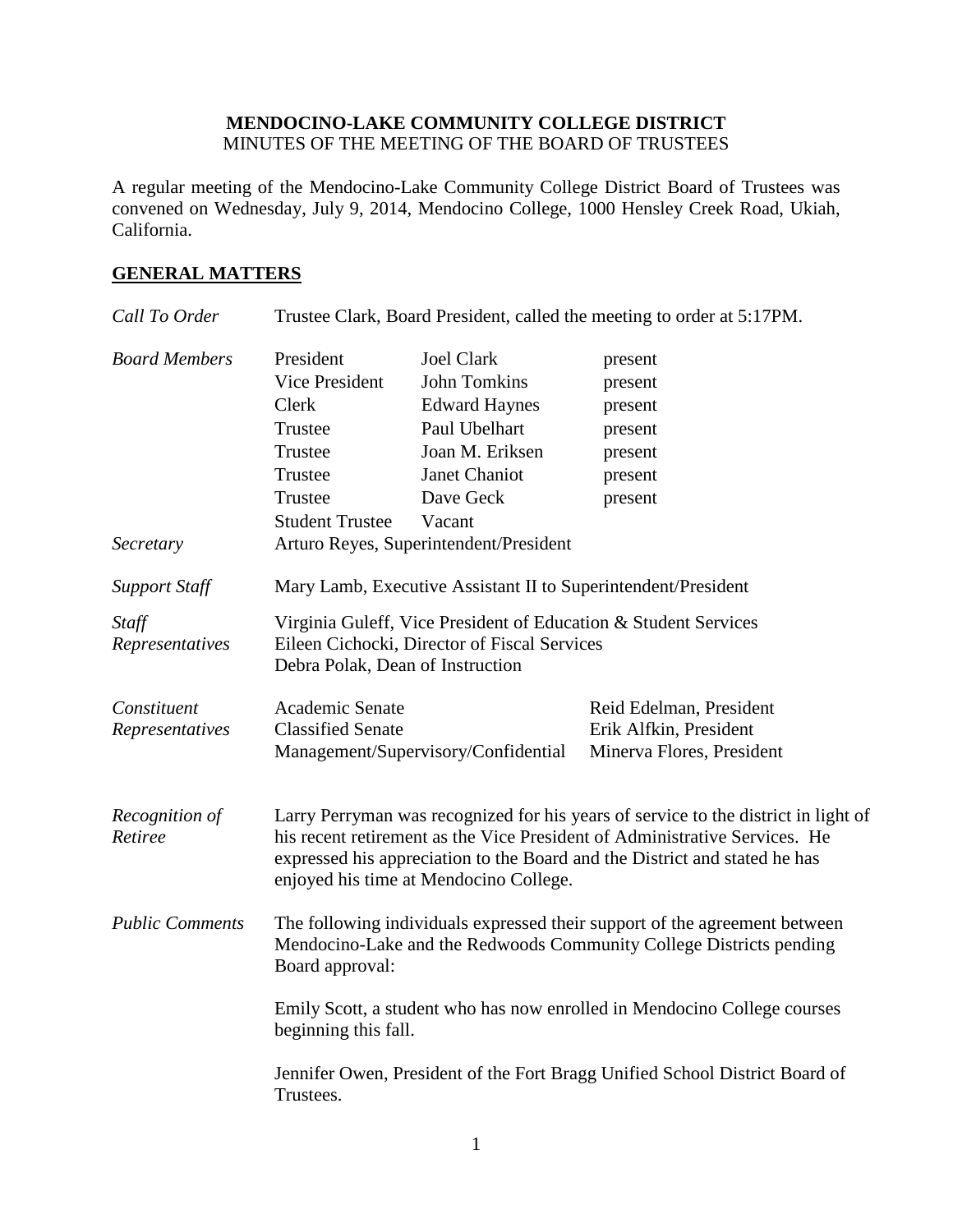Dave Turner, Fort Bragg City Mayor who mentioned the Noyo Center which would be available for future Marine Science programs.

Barbara Rice, Redwoods Community College District Board member.

The following individuals expressed their views regarding the Point Arena Field Station informational item on the agenda:

Rich Burns, Field Manager for Bureau of Land Management expressed that resource conservation is key for them.

Billie Smith urged the Board not to hurry in making this decision. She stated a Friends of the Point Arena Field Station committee has been formed and officers have been elected but they need time to work on gathering monies to support both Mendocino College and the Friends of the Point Arena Field Station group.

Judy Williams asked the Board to not base their decision solely on resources.

Jared Carter, representing the Friends of the Point Arena Field Station expressed the need to protect this valuable resource.

Bob Wallin shared his feeling that we should be looking to form some sort of compromise with BLM.

Bill Smith would like to see the site remain as a facility run by Mendocino College.

Paul Poulos is the current Held-Poage Library director and echoed what had been stated previously.

Alan West urged the Board members to consider not selling the property due to the long lasting benefits to both students and our community.

Paige Poulos echoed the sentiments expressed by previous speakers and feels the Point Arena Field Station sets us apart from other institutions nationally and internationally.

Geraldine Rose would hate to see the natural habitat destroyed by the public.

Katherine Fengler feels the short term monetary gains will not offset the long term benefit.

Wade Koeninger stated he currently sits on the Citizen's Board Oversight Committee and regularly supports the college and the community in many ways.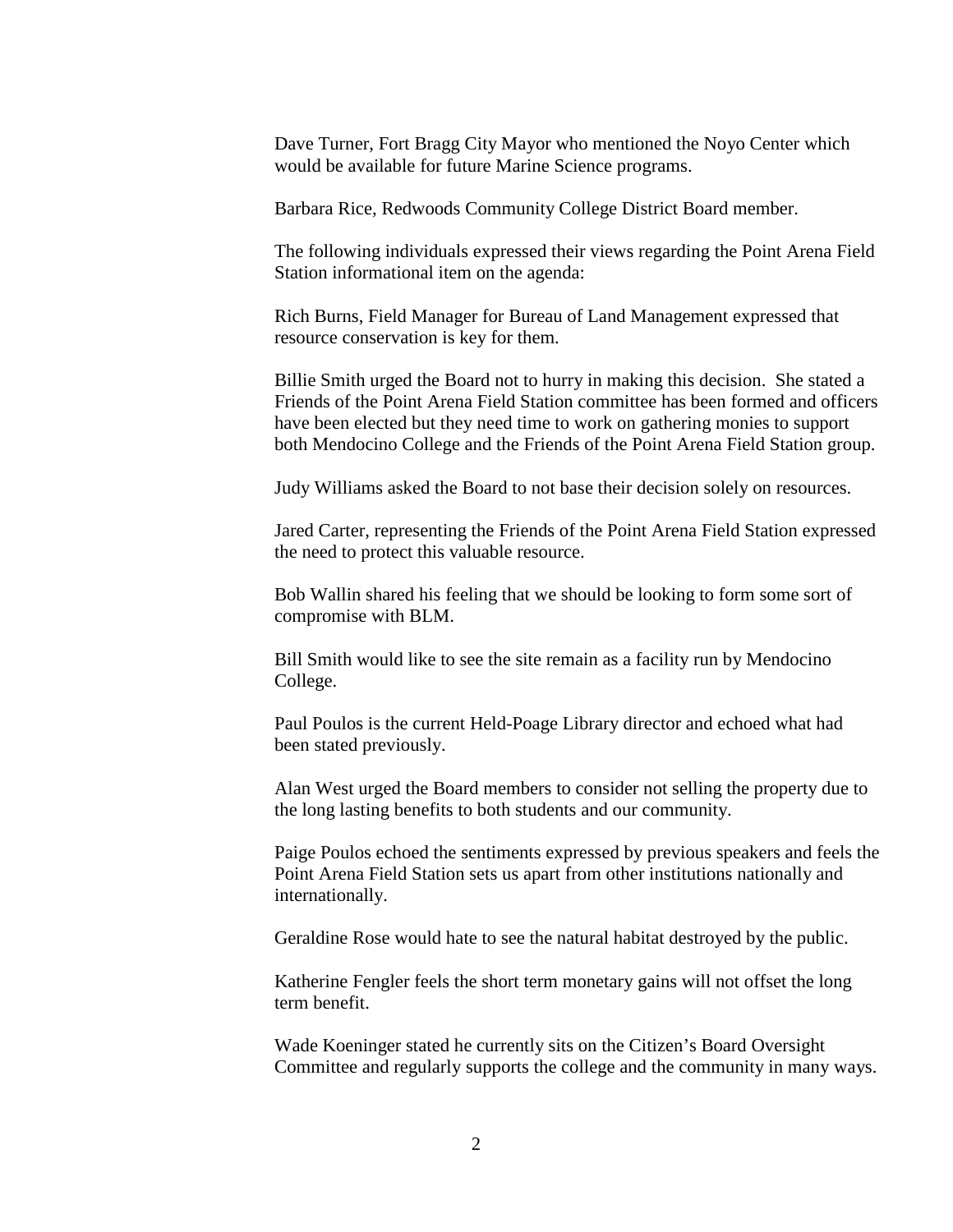|                  | Barry Vogel would like to see the educational gem preserved so it can be<br>available forever. He is also concerned about the timeline and terms of a sale.                                                                                                                                                                                                                                                                                                                                                                                                                                           |
|------------------|-------------------------------------------------------------------------------------------------------------------------------------------------------------------------------------------------------------------------------------------------------------------------------------------------------------------------------------------------------------------------------------------------------------------------------------------------------------------------------------------------------------------------------------------------------------------------------------------------------|
|                  | Ruth Valenzuela read a statement from Representative Wesley Chesbro stating<br>the community has a stake in any decision made.                                                                                                                                                                                                                                                                                                                                                                                                                                                                        |
|                  | Carrie Brown voiced her concern about public trust and how this issue has been<br>conveyed to the public.                                                                                                                                                                                                                                                                                                                                                                                                                                                                                             |
|                  | Sherri Smith-Ferri reiterated she would hate to see future students denied this<br>type of experience and feels environmental issues will be huge in the future.                                                                                                                                                                                                                                                                                                                                                                                                                                      |
|                  | Markley Bavinger addressed the Board as a representative of the Trust for Public<br>Land. She reiterated the tremendous benefit of turning private lands into a<br>public trust. She strongly encouraged the community members to share<br>information regarding the property so if there is damage let's see what can be<br>done so the property will be preserved. She also stated the Bureau of Land<br>Management has always had the opinion research would still continue on the site<br>and Mendocino College would maintain vehicular access which would enable<br>student access to the site. |
| Agenda Approval  | President Clark requested item number six be moved prior to the Consent<br>Agenda to allow the community members present the opportunity to leave once<br>the item was discussed if they so wished.                                                                                                                                                                                                                                                                                                                                                                                                   |
|                  | M/S/C (Tomkins/Geck) to approve the amended agenda. The matter was<br>approved 7-0.                                                                                                                                                                                                                                                                                                                                                                                                                                                                                                                   |
| Minutes/Approval | M/S/C (Chaniot/Ubelhart) To approve the minutes of the regular meeting held<br>on June 4, 2014 as submitted. The minutes were approved with a 7-0 vote.                                                                                                                                                                                                                                                                                                                                                                                                                                               |
|                  |                                                                                                                                                                                                                                                                                                                                                                                                                                                                                                                                                                                                       |

#### **PRESIDENT'S REPORT**

A written report was submitted by Superintendent/President Reyes. The following was offered in addition:

- President Reyes thanked everyone who came to the meeting both in support of the agreement with College of the Redwoods as well as those who spoke regarding the Point Arena Field Station property.
- We have received word that our accreditation status has been reaffirmed. He expressed his thanks to the members of the community, the college staff, and the Board members for all their hard work and commitment to the process. This outcome really reflects the integrity of the college and what we stand for.
- We will be holding forums for both the public and the college community regarding the Point Arena Field Station. The date of the Public Forum will be July 30, 2014 and August 28, 2014 for the campus-wide meeting.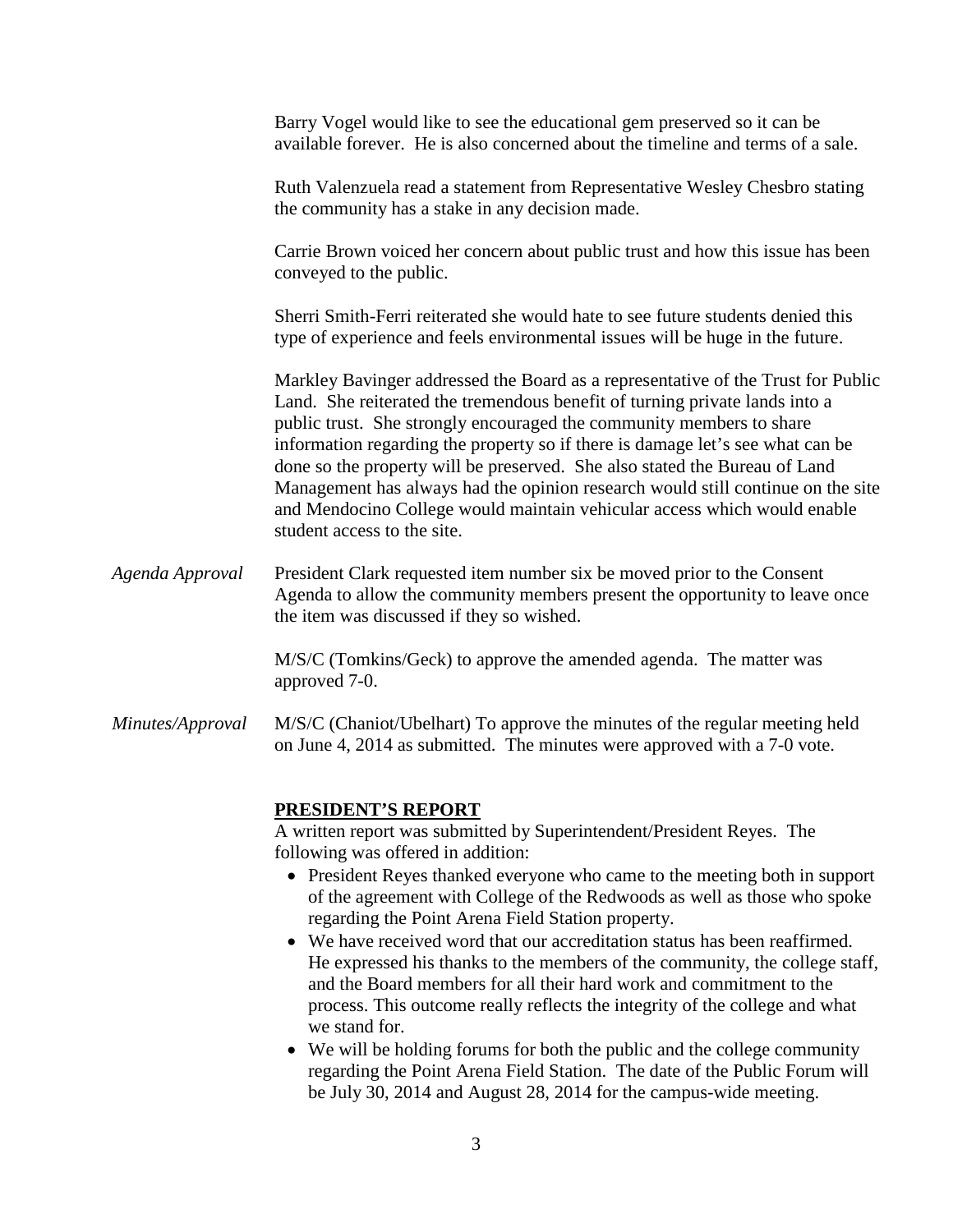• We have been awarded a new grant for both HEP & CAMP which amount to approximately \$2M each over the next 5 years.

## **INFORMATIONAL ITEM**

*Station*

*Point Arena Field*  This informational item is an update on the status of the possible sale of the Point Arena Field Station property.

- The progress of the Ad Hoc committee is outlined in document presented. Currently, the committee has met twice and is working on a number of potential options regarding the property. These options will possibly be ready to share at the next Board meeting.
- The Bond Implementation Committee determines where the Bond monies are allocated. Board members are not part of this committee but it does include members from the community.
- The Ad Hoc committee is completing a timeline/fact sheet which will be presented to the Board at a meeting in the near future.

#### **CONSENT AGENDA**

M/S/C (Tompkins/Geck) RESOLVED, That the Mendocino-Lake Community College District Board of Trustees does hereby approve the Consent Agenda as presented. The matter was approved 7-0.

Items with an asterisk \* were approved by one motion as the Consent Agenda.

| $Employment -$<br>Interim Dean of<br>Career Technical<br>Education | <b>Personnel</b><br>*RESOLVED, That the Mendocino-Lake Community College District Board of<br>Trustees does hereby approve the employment of Steve Hixenbaugh as the<br>Interim Dean of Career Technical Education as submitted and presented at the<br>meeting.                           |
|--------------------------------------------------------------------|--------------------------------------------------------------------------------------------------------------------------------------------------------------------------------------------------------------------------------------------------------------------------------------------|
| Faculty Contract -<br>Categorically-<br>Funded                     | *RESOLVED, That the Mendocino-Lake Community College District Board of<br>Trustees does hereby approve a non-tenure-track, categorically-funded contract<br>as submitted and presented at the meeting.                                                                                     |
| $Promotion -$<br>Educational<br>Administrator -<br>Correction      | *RESOLVED, That the Mendocino-Lake Community College District Board of<br>Trustees does hereby approve the corrected Educational Administrator contract<br>as submitted and presented at the meeting.                                                                                      |
| Resignation                                                        | *RESOLVED, That the Mendocino-Lake Community College District Board of<br>Trustees does hereby accept the resignation of Sue Goff as submitted and<br>presented at the meeting.                                                                                                            |
| $Employment -$<br>Classified -<br>Approval of<br>Reclassification  | *RESOLVED, That the Mendocino-Lake Community College District Board of<br>Trustees does hereby approve the reclassification of Barbara Nobles to<br>Admissions and Records Technician and Leticia Trejo to Admissions and<br>Records Specialist as submitted and presented at the meeting. |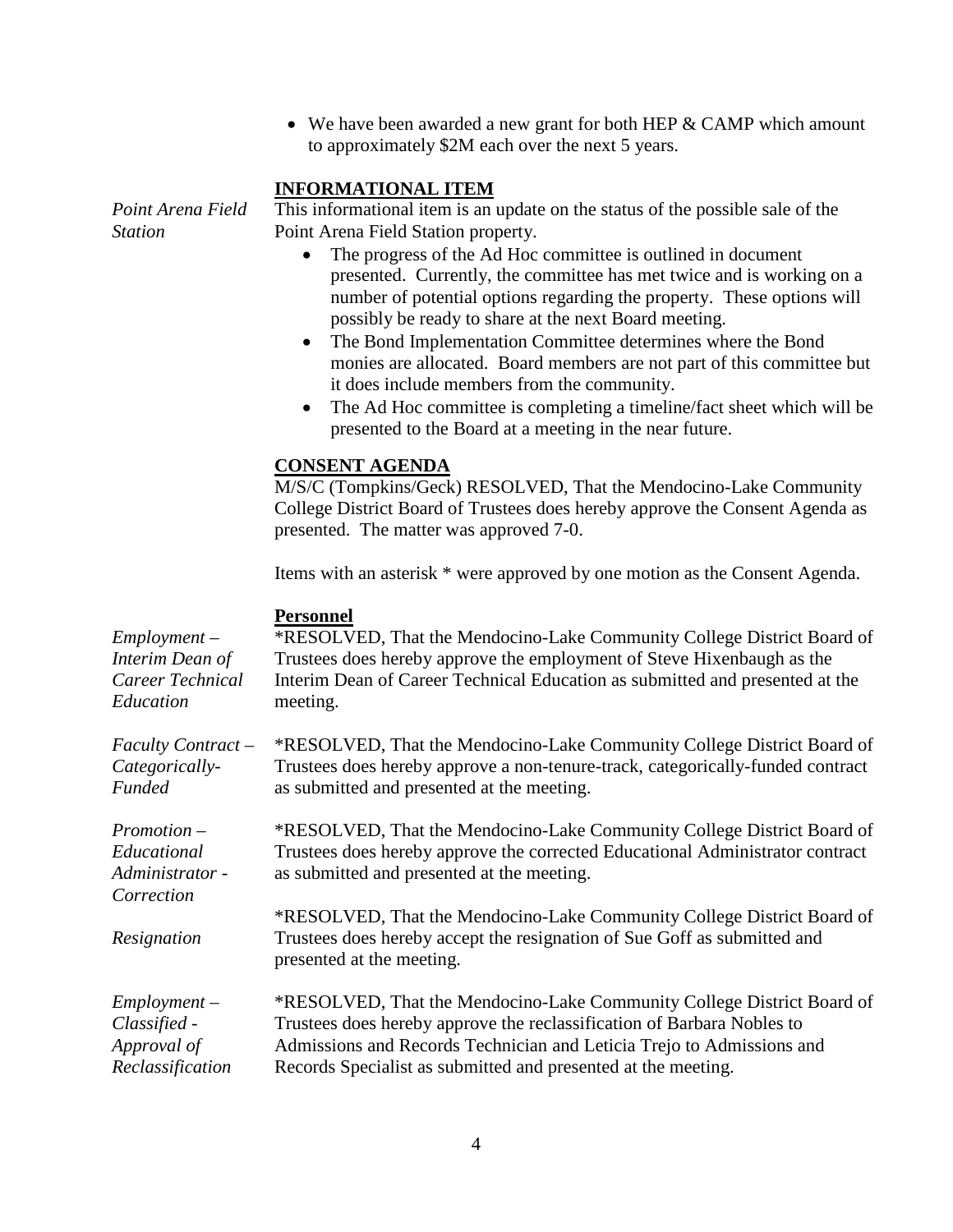| Mendocino Part-<br>Time Faculty<br>Association<br>(MPFA) Tentative<br>Agreement 2013-<br>14                                                                            | *RESOLVED, That the Mendocino-Lake Community College District Board of<br>Trustees does hereby ratify the tentative agreement as submitted and presented at<br>the meeting.                                                                                                              |
|------------------------------------------------------------------------------------------------------------------------------------------------------------------------|------------------------------------------------------------------------------------------------------------------------------------------------------------------------------------------------------------------------------------------------------------------------------------------|
| Mendocino-Lake<br>Community<br>College Classified<br><b>Bargaining Unit</b><br>(MLCCCBU)<br>2014-15                                                                    | *RESOLVED, That the Mendocino-Lake Community College District Board of<br>Trustees does hereby receive the initial 2014-15 collective bargaining proposal<br>as submitted and presented at the meeting.                                                                                  |
| Reopeners<br>Mendocino-Lake<br>Community<br>College District<br>2014-15<br>Reopeners to<br>Mendocino-Lake<br>Community<br>College Classified<br><b>Bargaining Unit</b> | *RESOLVED, That the Mendocino-Lake Community College District Board of<br>Trustees does hereby present the District's initial 2014-15 collective bargaining<br>proposal to the Mendocino-Lake Community College Classified Bargaining Unit<br>as submitted and presented at the meeting. |
| Fiscal Report as of<br>May 31, 2014                                                                                                                                    | <b>Other Items</b><br>*RESOLVED, That the Mendocino-Lake Community College District Board of<br>Trustees does hereby accept the fiscal report as submitted.                                                                                                                              |
|                                                                                                                                                                        |                                                                                                                                                                                                                                                                                          |
| Citizen's Bond<br>Oversight<br>Committee<br>(CBOC)<br>Membership                                                                                                       | *RESOLVED, That the Mendocino-Lake Community College District Board of<br>Trustees does hereby approve the addition of Charlie Kelly to the Citizen's Bond<br>Oversight Committee as submitted and presented at the meeting.                                                             |
| <b>Rescind Original</b><br>Signature<br>$Authorization -$<br>Resolution 05-12-<br>02                                                                                   | <b>ACTION ITEMS</b><br>M/S/C (Chaniot/Geck) RESOLVED, That the Mendocino-Lake Community<br>College District Board of Trustees does hereby rescind resolution 05-12-02. The<br>matter was approved 7-0.                                                                                   |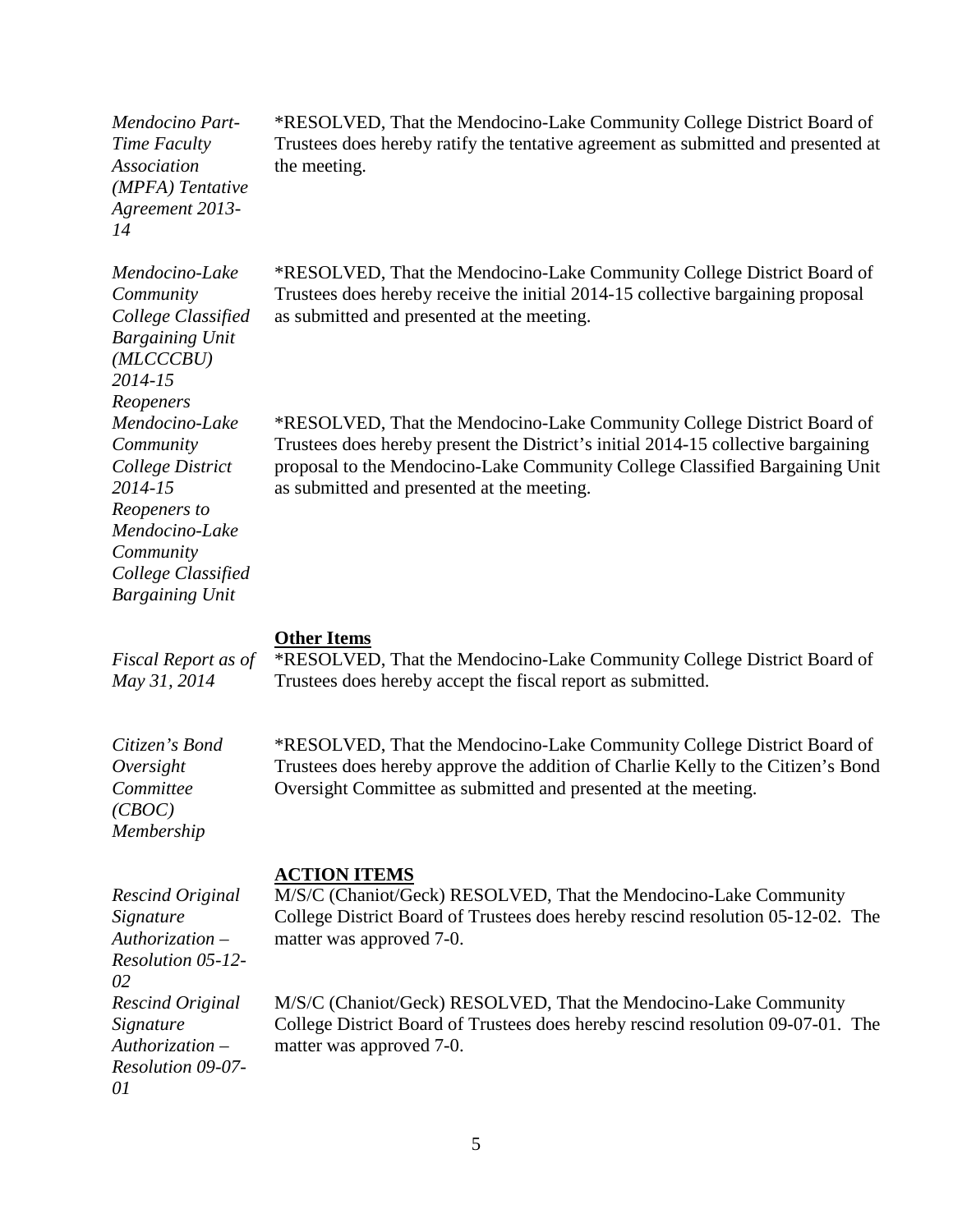| Agreement<br>between Redwoods<br>Community<br>College District<br>and Mendocino-<br>Lake Community<br>College District<br>for the Fall 2014<br><b>Semester</b> | M/S/C (Geck/Haynes) RESOLVED, That the Mendocino-Lake Community<br>College District Board of Trustees does hereby ratify the agreement between<br>Redwoods Community College District and Mendocino-Lake Community<br>College District for the Fall 2014 semester. The matter passed 7-0.                                                                                                                                                                                                                                                                                                                                                                                                                                                                                                                                                                                                                |
|----------------------------------------------------------------------------------------------------------------------------------------------------------------|----------------------------------------------------------------------------------------------------------------------------------------------------------------------------------------------------------------------------------------------------------------------------------------------------------------------------------------------------------------------------------------------------------------------------------------------------------------------------------------------------------------------------------------------------------------------------------------------------------------------------------------------------------------------------------------------------------------------------------------------------------------------------------------------------------------------------------------------------------------------------------------------------------|
|                                                                                                                                                                | S/P Reyes reminded the Board the difference between this agreement and the<br>agreement reviewed previously is this agreement is for one semester only with<br>the possibility of extending it to the Spring 2015. We still need to receive<br>assurance that center funding will continue. We are now working on a<br>feasibility study to be shared with constituent groups which will be based on real<br>data regarding enrollments, etc. We have also received a teach-out plan from<br>College of the Redwoods which outlines what courses are needed to finish<br>programs students have almost completed. We are also currently working to<br>develop a schedule of what we will be offering at the Fort Bragg location this<br>fall. Fort Bragg students will be able to use the link on website which will<br>describe in detail what they need to do in order to enroll at Mendocino College. |
| Contracts and<br>$A$ greements $-$<br>Quarterly<br>Ratification                                                                                                | M/S/C (Tomkins/Haynes) RESOLVED, That the Mendocino-Lake Community<br>College District Board of Trustees does hereby ratify the contracts and<br>agreements as presented.                                                                                                                                                                                                                                                                                                                                                                                                                                                                                                                                                                                                                                                                                                                                |
| <b>Child Development</b><br><b>Center Contracts</b>                                                                                                            | M/S/C (Tompkins/Chaniot) RESOLVED, That the Mendocino-Lake<br>Community College District Board of Trustees does hereby ratify Child<br>Development Center contracts in the amount of \$124,031 and \$168,787. The<br>matter was approved 7-0.                                                                                                                                                                                                                                                                                                                                                                                                                                                                                                                                                                                                                                                            |
| <b>Education</b> and<br><b>Student Services</b><br>Report                                                                                                      | <b>INFORMATIONAL REPORTS</b><br>A written report was submitted by Virginia Guleff, Vice President of Education<br>and Student Services. The following was offered in addition:<br>• The new Mental Health training is now available and is designed to assist<br>employees working with students or others at risk. This training is available<br>to everyone including students and she encouraged the Board members to<br>participate as well.                                                                                                                                                                                                                                                                                                                                                                                                                                                         |
| <b>CTE</b> Program<br>Advisory<br>Committee<br><b>Summary 2013-14</b>                                                                                          | A written report was submitted by Virginia Guleff, Vice President of Education<br>and Student Services.<br>Trustee Chaniot mentioned the possibility of the Board hosting a reception<br>٠<br>for the CTE advisory committees where reports and/or information could be<br>shared.<br>Trustee Haynes stated his favorite CTE event was in Willits which included<br>٠<br>everyone involved in various businesses. Discussions centered on where<br>education is failing for various businesses and what employers are looking<br>for in their future employees.                                                                                                                                                                                                                                                                                                                                          |
| Administrative<br>Services Report                                                                                                                              | A written report was submitted by Eileen Cichocki, Vice President of<br>Administrative Services. The following was offered in addition:<br>• We hope to know more after the July 28, 2014 budget workshop when we are                                                                                                                                                                                                                                                                                                                                                                                                                                                                                                                                                                                                                                                                                    |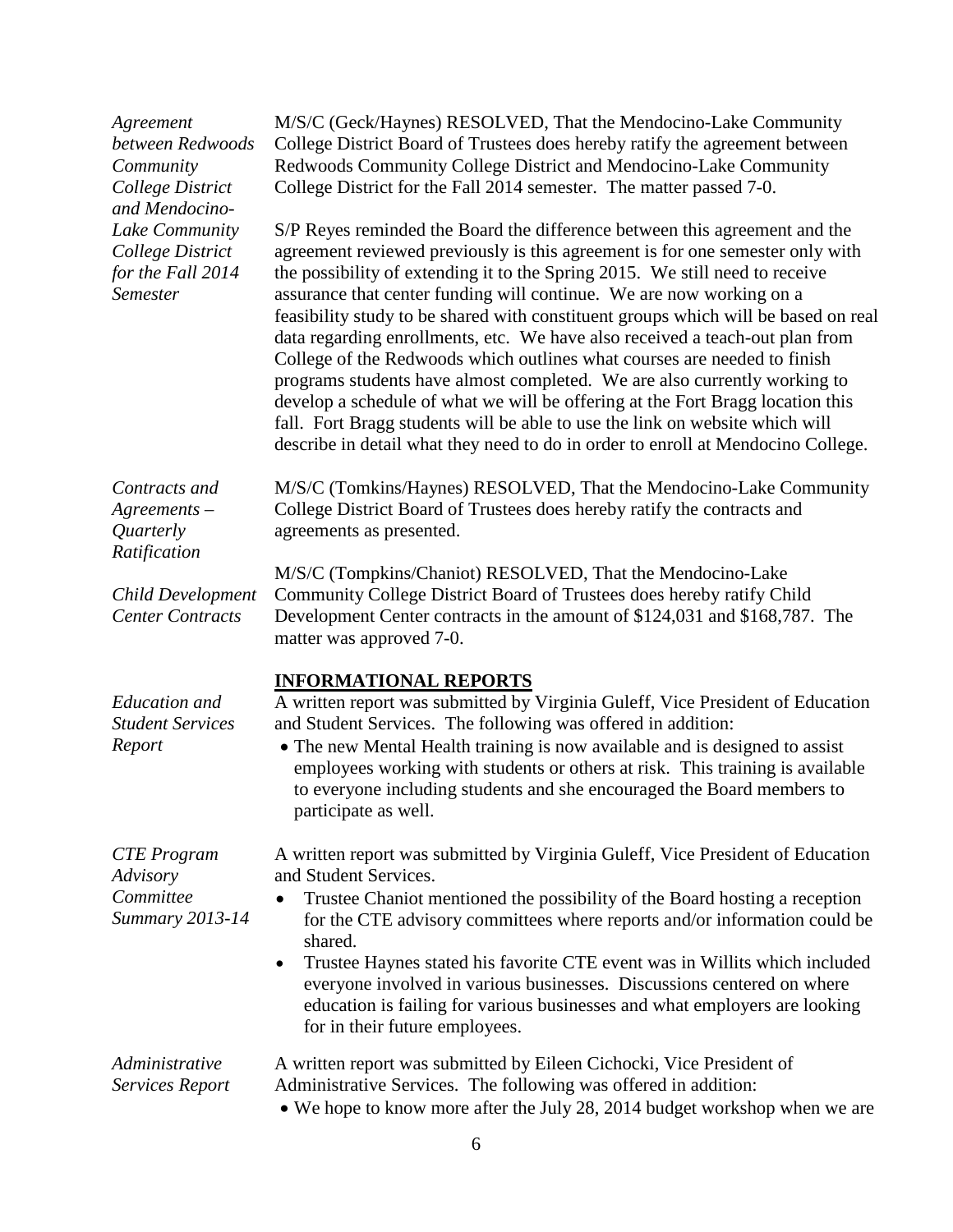|                                          | hoping to receive clarification on the budget numbers for the 2014-15 fiscal<br>year.                                                                                                                                                                                                                                                                                                                                                                                                                                                                                                                                                                                           |
|------------------------------------------|---------------------------------------------------------------------------------------------------------------------------------------------------------------------------------------------------------------------------------------------------------------------------------------------------------------------------------------------------------------------------------------------------------------------------------------------------------------------------------------------------------------------------------------------------------------------------------------------------------------------------------------------------------------------------------|
|                                          | • We need to start projecting out 5 years especially with regard to the employer<br>rates which will be increasing to 19.1% in 2020-21.                                                                                                                                                                                                                                                                                                                                                                                                                                                                                                                                         |
| Mendocino<br>College<br>Foundation, Inc. | A written report was submitted by Katie Fairbairn, Executive Director of the<br>Mendocino College Foundation, Inc.                                                                                                                                                                                                                                                                                                                                                                                                                                                                                                                                                              |
| Constituents<br><b>Group Reports</b>     | A written report was submitted by the Academic Senate President Reid<br>Edelman. The following was offered in addition:<br>• The Academic Senate recommends not selling the Point Arena Field Station.                                                                                                                                                                                                                                                                                                                                                                                                                                                                          |
|                                          | The following oral reports were presented at the meeting:                                                                                                                                                                                                                                                                                                                                                                                                                                                                                                                                                                                                                       |
|                                          | Management/Supervisory/Confidential:<br>Minerva Flores was recognized as the new<br>Management/Supervisory/Confidential representative.                                                                                                                                                                                                                                                                                                                                                                                                                                                                                                                                         |
|                                          | Classified:<br>Erik Alfkin was recognized as new Classified Senate representative.                                                                                                                                                                                                                                                                                                                                                                                                                                                                                                                                                                                              |
| <b>Health Benefits</b>                   | Report presented as information only.                                                                                                                                                                                                                                                                                                                                                                                                                                                                                                                                                                                                                                           |
|                                          | <b>TRUSTEE COMMUNICATION</b>                                                                                                                                                                                                                                                                                                                                                                                                                                                                                                                                                                                                                                                    |
| <b>Trustee Reports</b>                   | <b>Oral report by Trustee Tomkins:</b><br>Visited the Upper Lake High School where he met with the bookkeeper and<br>$\bullet$<br>Superintendent. They are developing a 2-track system for their educational<br>needs and would like to meet with S/P Reyes to discuss their plan further.                                                                                                                                                                                                                                                                                                                                                                                      |
|                                          | <b>Oral report by Trustee Chaniot:</b><br>Attended the Board of Governors John Rice awards ceremony where<br>Condoleezza Rice was the keynote speaker. She would like to see us<br>participate in this program sometime in the future. S/P Reyes stated we have<br>submitted nominations in the past.<br>CCCT – more trustees are needed to participate on Accreditation teams. The<br>$\bullet$<br>CCCT Board is writing letters to the ACCJC regarding the number of<br>trustees on the visiting teams.<br>She would like to encourage the Trustees to join the Excellence in Trustees<br>$\bullet$<br>program. Board President Clark currently participates in this program. |
|                                          | <b>Oral report by Trustee Eriksen:</b><br>Attended an AAUW presentation about how they establish their scholarship<br>criteria.                                                                                                                                                                                                                                                                                                                                                                                                                                                                                                                                                 |